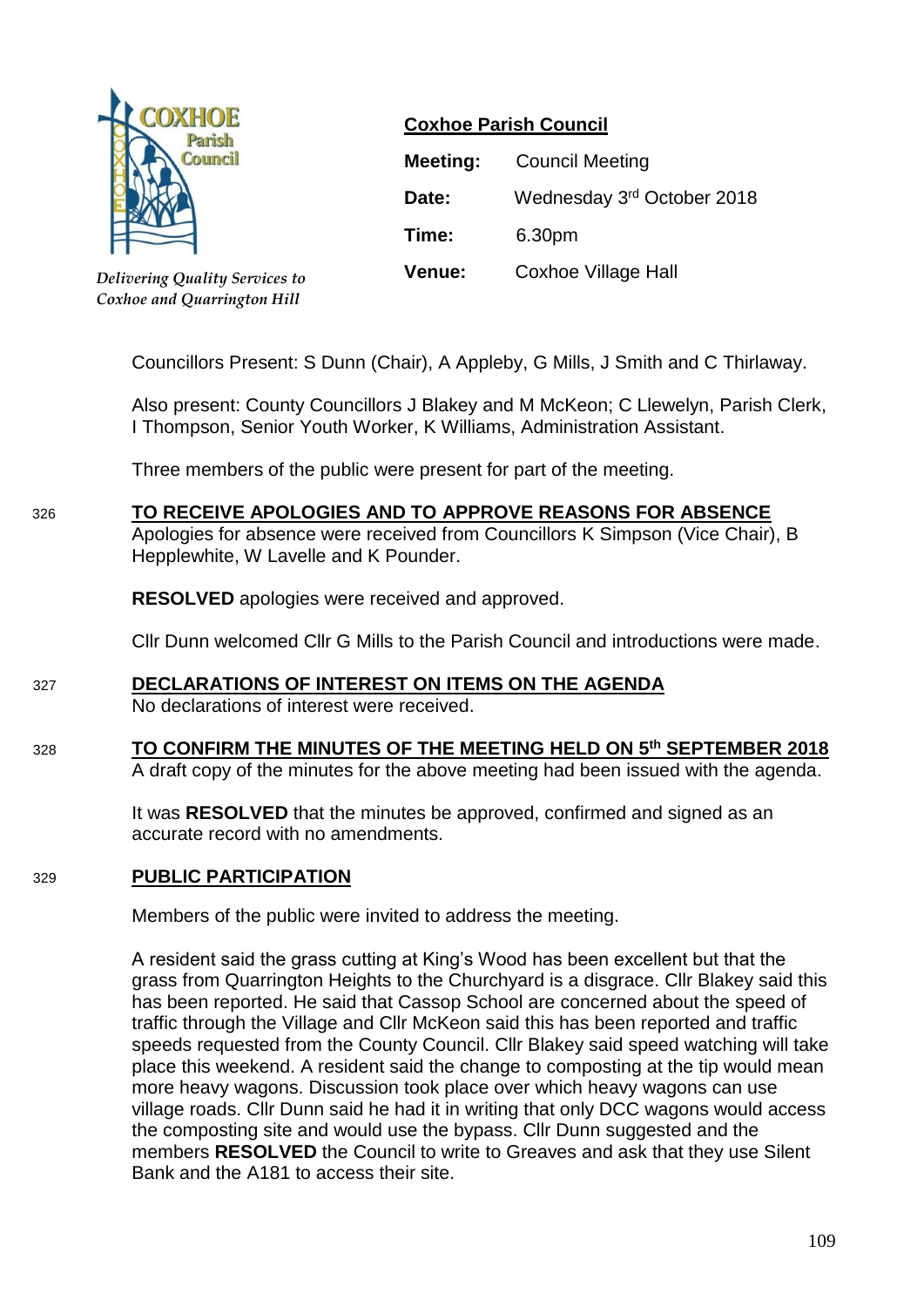A resident said the blue bags are still being dumped by the dog bin at Quarrington Hill, Cllr Blakey noted this. A resident said quarry traffic remains an issue and Cllr McKeon said she has a meeting with the quarry where she will be raising this. A resident said bins are being left out all the time behind Steetley Terrace and rubbish is blowing down the back lane. A resident raised parking at Quarrington Hill and suggested there could be further laybys on Hawthorn Crescent; Cllr Blakey said it has been requested before but found to be very expensive.

A resident said The Green still has traffic problems; Cllr Dunn said speed surveys have been requested and then they would see what could be done.

# 330 **REQUEST FOR EASEMENT OVER PARISH COUNCIL LAND ADJOINING LOWFIELD BUNGALOW**

Cllr Smith joined the meeting.

A resident has requested a legal easement over one of two suggested routes. Cllr Dunn explained what land the Parish Council owned around this area. The resident had said he would give up any entitlement to other easements if he could be granted an easement over Parish Council land and had sent two options. The Clerk has taken legal advice and said the Council may grant rights if it wishes but should understand what it is granting as once granted it cannot be changed and would be in place for any future landowners. The Clerk recommended members consider visiting the area to understand the situation and therefore consider deferring discussion or decision to a future meeting. Discussion took place over what has been used in the past as footpaths or parking. Members **RESOLVED (A)** to hold a site visit. Members **RESOLVED (B)** Clerk to request clarification from the resident on their preferred option. **RESOLVED (C)** to defer further discussion to the next meeting. **RESOLVED (D)** Clerk to take any further advice from the solicitor once clarification received from the resident.

#### 331 **PARKING**

#### Survey Results

Cllr Dunn said a parking survey has been done in Coxhoe and apologised that this has not yet been done in Quarrington Hill. He said this would be done at a busy time as requested. He explained the location schedule sent by County Council officers. He said it was clear that the Village Hall car park has a problem. Cllr Mills asked if it is known why people are staying longer than four hours. The Clerk advised that staff from businesses are able to use a permit to park in the Co-op staff car park. Cllr Appleby asked how it is known that vehicles are non-residential. Members **RESOLVED** to ask for clarification of how the status of vehicles is decided and how the survey was done.

#### Front Street Options

Cllr Dunn said parking restrictions have been proposed previously, but that traders said a two-hour limit was too short.

#### Cornforth Lane Options

A meeting had taken place with Highways officers and the school and reenforcement of or changes to parking restrictions was to be looked at. A meeting has been held with Arriva about a possible diversion of services but Arriva said up to 100 people use Cornforth Lane stops each day. There was also strong representation from residents to keep the service in 2015. Cllrs Dunn and Simpson had a meeting with a landowner about off-road parking behind the lane. Members **RESOLVED**

110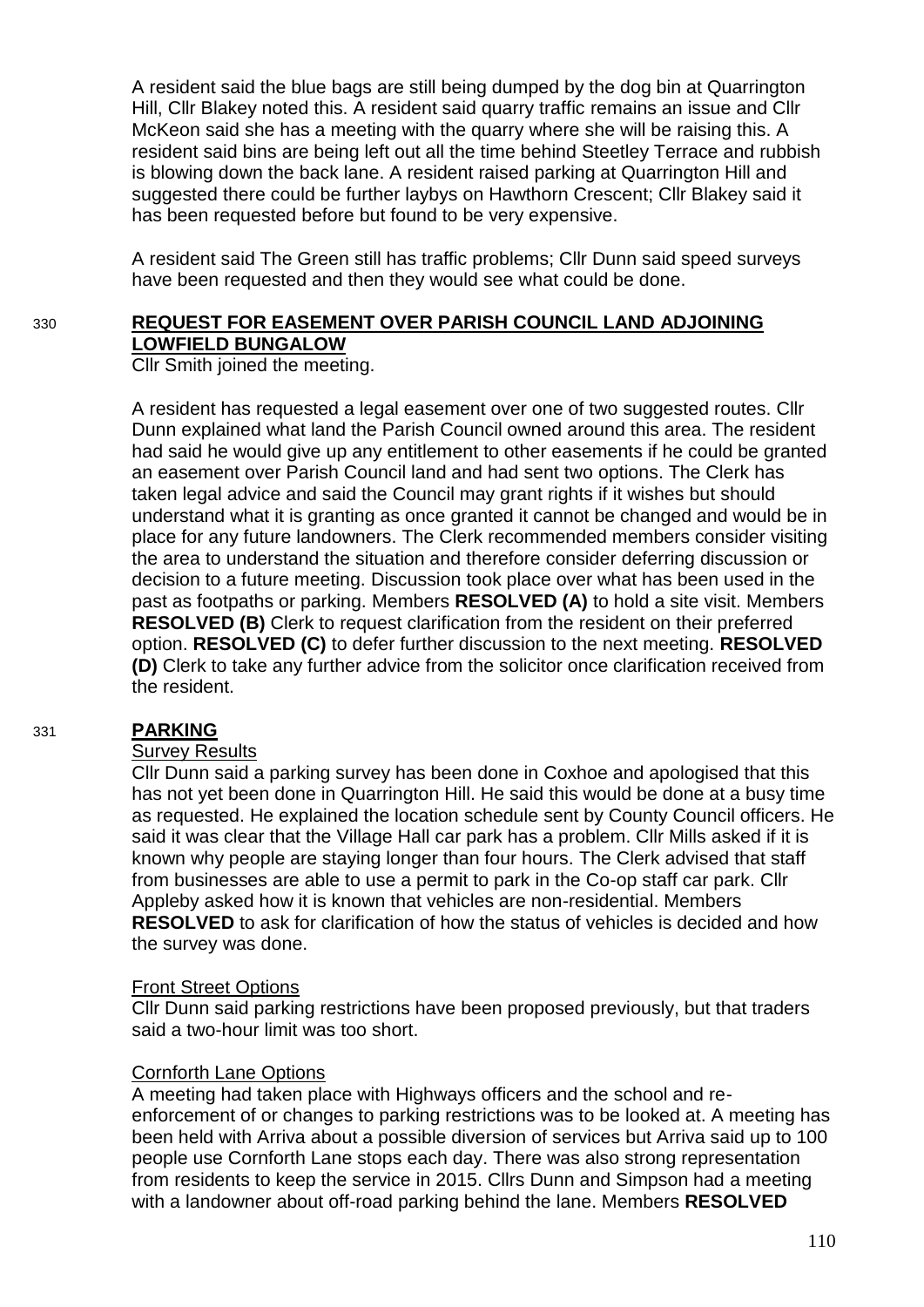further discussion to take place with the landowners arranged by Cllrs Dunn, Simpson and the Clerk. Cllr McKeon said she has a meeting with the organisers of the school buses and they are looking at a solution to avoid school buses stopping on Cornforth Lane and she hopes to have a solution in the next few months.

#### Commercial Road/Limes Options No discussion took place about this area.

Village Hall Parking No further discussion took place about Village Hall parking.

### Date for meeting with residents and traders

Members **RESOLVED** a meeting to take place on 18th October at 7.00pm, residents and traders to be invited.

**RESOLVED** the information about parking be received and noted.

# 332 **DURHAM COUNTY COUNCILLORS' UPDATE**

Cllr McKeon said she met with Arriva and they have replaced the X12 with a 56 service later at night. They were also asked to look at buses stopping outside Sedgefield Hospital. She has asked Scarlet Band to encourage drivers to be more considerate as the number 58 switchover is having a knock-on effect in the village. Cllr Blakey said a PACT meeting took place at Quarrington Hill last week with 30 people present. she has contacted companies as HGVs and school buses are using Red Briar Bank and it is not suitable, gravel is being shed and she has asked for bigger weight restriction signs. A speed watch is taking place in Quarrington Hill due to problems. She has handed out personal alarms to some residents particularly those walking and running alone. There was a PACT walkabout in Coxhoe today and it is felt things are settling down but there remain shoplifting problems at the Co-op. Cllr Dunn said the Tommies for Quarrington Hill have been approved and thanked Clive Lawson who initiated it. Funding for Christmas lights is approved for Quarrington Hill and in Coxhoe St Joseph's Church has agreed the power supply to the village green. He said grit bin locations have been submitted and he hopes those sites or nearby will be available. He said Durham County Council are consulting on a Cycle Strategy which is mostly within five miles of the city centre so he has sent a response about 'stop/start' cycle paths and walks for example to Bowburn School; he has made representations to turn the Clarence Railway footpaths into a local cycleway. He also made representations on weed growth in villages including Coxhoe.

**RESOLVED** the information be received and noted.

# 333 **COUNCILLORS' REPORTS OF THEIR ATTENDANCE AT MEETINGS/EVENTS ON BEHALF OF THE PARISH COUNCIL**

No reports received.

Cllr Blakey left the meeting.

# 334 **YOUTH PROVISION**

### Youth Worker Report

The Senior Youth Worker presented a written report and gave a verbal update. There remains a small core of young people disrupting sessions and he has taken advice on further ways to address this, which involve letters to parents and longer term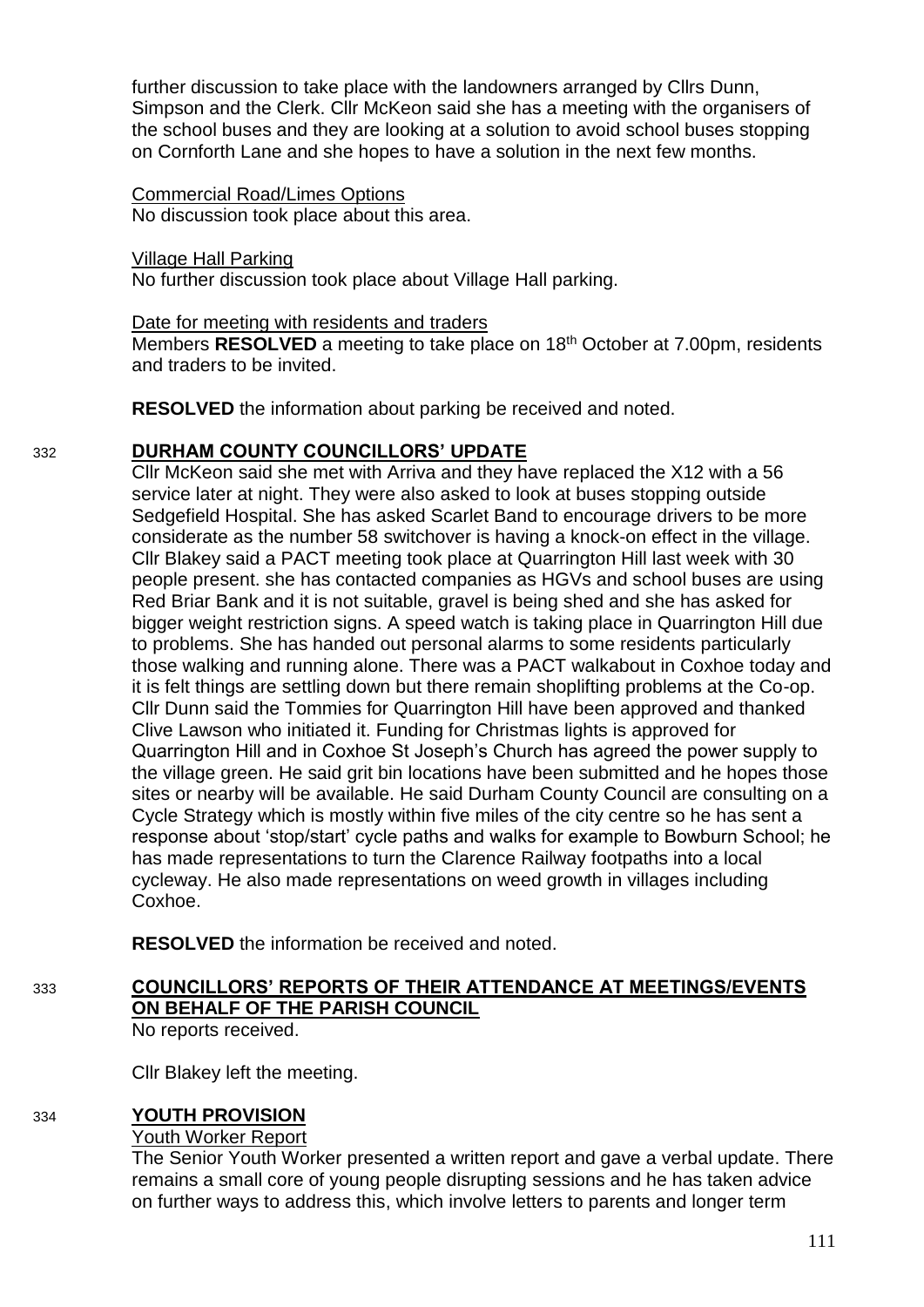exclusions. The new Youth Worker has been to Cassop School assembly and since then there have been eight to ten young people at each session. The Girls' Group had seven members at the Suffragette march and two girls are involved with the History Group play. Autumn school holiday activities are planned and staff are working with the Clerk on health and safety and risk assessments for the activities. The Youth Council is in development with seven young people interested. Cllr Dunn asked if the staff team are going to Coxhoe Primary as numbers are low; the Senior Youth Worker advised he would ensure posters are placed around the village and a staff member to contact Coxhoe Primary.

Cllr Dunn requested that the Youth Strategy Group items for discussion under item 14 were moved to this stage of the meeting; this was **RESOLVED**.

#### Youth Strategy Group Minutes

Cllr Dunn drew attention to the Committee agreeing that the Clerk and Youth Workers can make decisions about hardship so that no one is disadvantaged if they are not able to pay for an activity. **RESOLVED** the draft minutes are received and noted.

Youth Strategy Group Terms of Reference There were no questions and it was **RESOLVED** the terms of reference were approved.

Cllr Dunn thanked the Senior Youth Worker and asked that thanks be passed on to the team.

Activities for children birth to school age Cllr McKeon has passed on a contact to K Williams.

**RESOLVED** the report and the information on Youth Provision are received and noted.

# 335 **CLERK'S REPORT**

The Clerk had distributed a report for consideration.

**10b** Cricket ground: the Clerk recommended that Cllrs make sure they are aware of the full picture before incurring further costs. She had arranged a site visit and Cllr Mills had attended. Cllr Dunn said the AAP funding bid went in to the AAP for up to £7,500, involving work with East Durham College. He continues to talk to the Cricket Club Trustees. The trustees have agreed to a ten-year lease if the solicitor takes on board their point of view. Cllr Mills asked what the main driver is for the cricket ground and why cricket had stopped in the village, and does the pitch warrant the ongoing costs involved. Cllr Dunn said the Council was keen that the field was not lost as green playing space potentially to housing. Resources were discussed.

The Clerk advised that an asbestos survey has been done. The report is not yet available but advice has been received from the surveyors to restrict access until the report is available. Cllr Dunn said it would be questionable if the Parish Council could bear the cost of asbestos removal and the potential risk and liability. Cllr Dunn proposed accepting the Clerk's recommendation to wait for the asbestos survey and continuing with the AAP grant bid, waiting for the survey before executing a lease and to hold a special meeting if needed. The Council **RESOLVED (A)** to proceed with the AAP grant. Members **RESOLVED (B)** to hold a special meeting if necessary.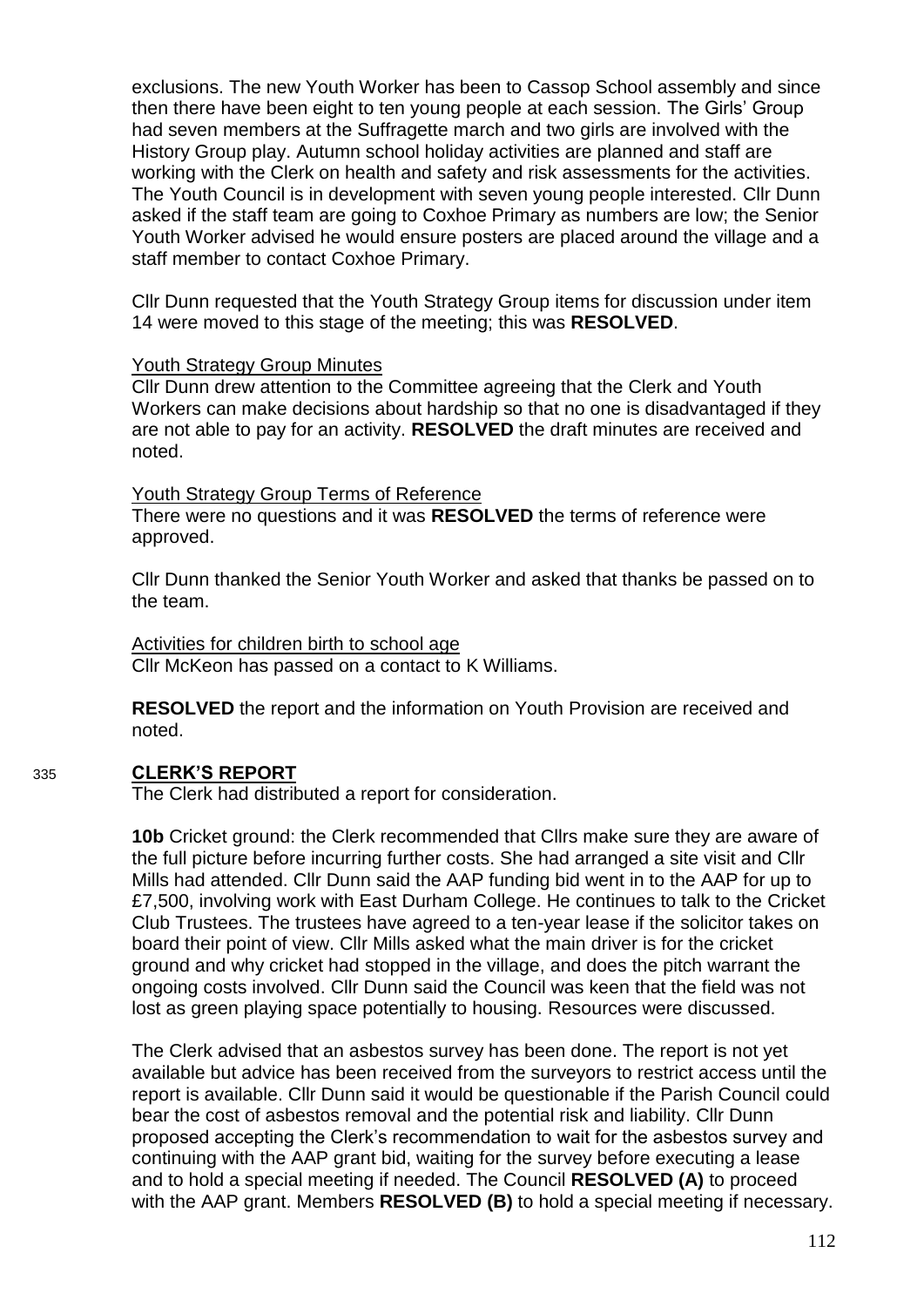Members **RESOLVED (C)** to not proceed with the lease until the asbestos report has been considered. The Clerk said she would be contacting the Trustees about the asbestos survey.

**10j** Churchyard path: The Clerk and Cllr Simpson met the Warden who reported to issues with untidiness. The Clerk is working to arrange cutting of hedges around the edge and has contacted the County Council about repairs to the path.

**10n** Parish Council land maintenance: The Clerk said that the Community Payback team have helped with Bower Court and the village greens, and she has asked them to do some work on the old railway line. The Councillors **RESOLVED (D)** Clerk to pass on thanks for excellent work.

**18** Grit bins: a funding bid is being submitted.

**24** The Clerk said Cllr Hepplewhite had raised lorries parking on Parish Council land; Cllr Dunn said this to be covered in a site visit and suggested talking about the mounds at Bower Court at the same time.

The Clerk reported that the railway gate in Coxhoe had been painted and thanked volunteers and local businesses.

Cllr Dunn wished to discuss further items on the report.

**1a** The Council has discussed a lead Councillor for allotments previously; Cllr Smith volunteered and it was **RESOLVED (E)** that Cllr Smith would take this role.

**3a** Cllr Dunn proposed seeking local Councillor training for a number of local Councils. Members **RESOLVED (F)** the Clerk to make enquiries.

**23** Cllr Dunn proposed that the Clerk and Administration Assistant prioritise training even if necessary Parish Council work has to be delayed. The Clerk advised that protected time is to be implemented in the office to enable training and work to be completed. Members **RESOLVED (G)** that training is prioritised in order for it to be completed.

It was further **RESOLVED (H)** that the Matters of Information Report is received and noted.

### 336 **COUNCILLOR VACANCIES AND CO-OPTION**

The Clerk said that an election had not been called following E Cutter's resignation in Coxhoe ward and so someone can be co-opted to the vacancy. Members **RESOLVED** the Clerk to advertise the vacancy for co-option and request people to come forward before the November meeting.

### 337 **PARISH PLAN 3**

The Clerk advised that there has not been time to develop this further but the intention is to work on this when possible.

It was **RESOLVED** that the information is received and noted.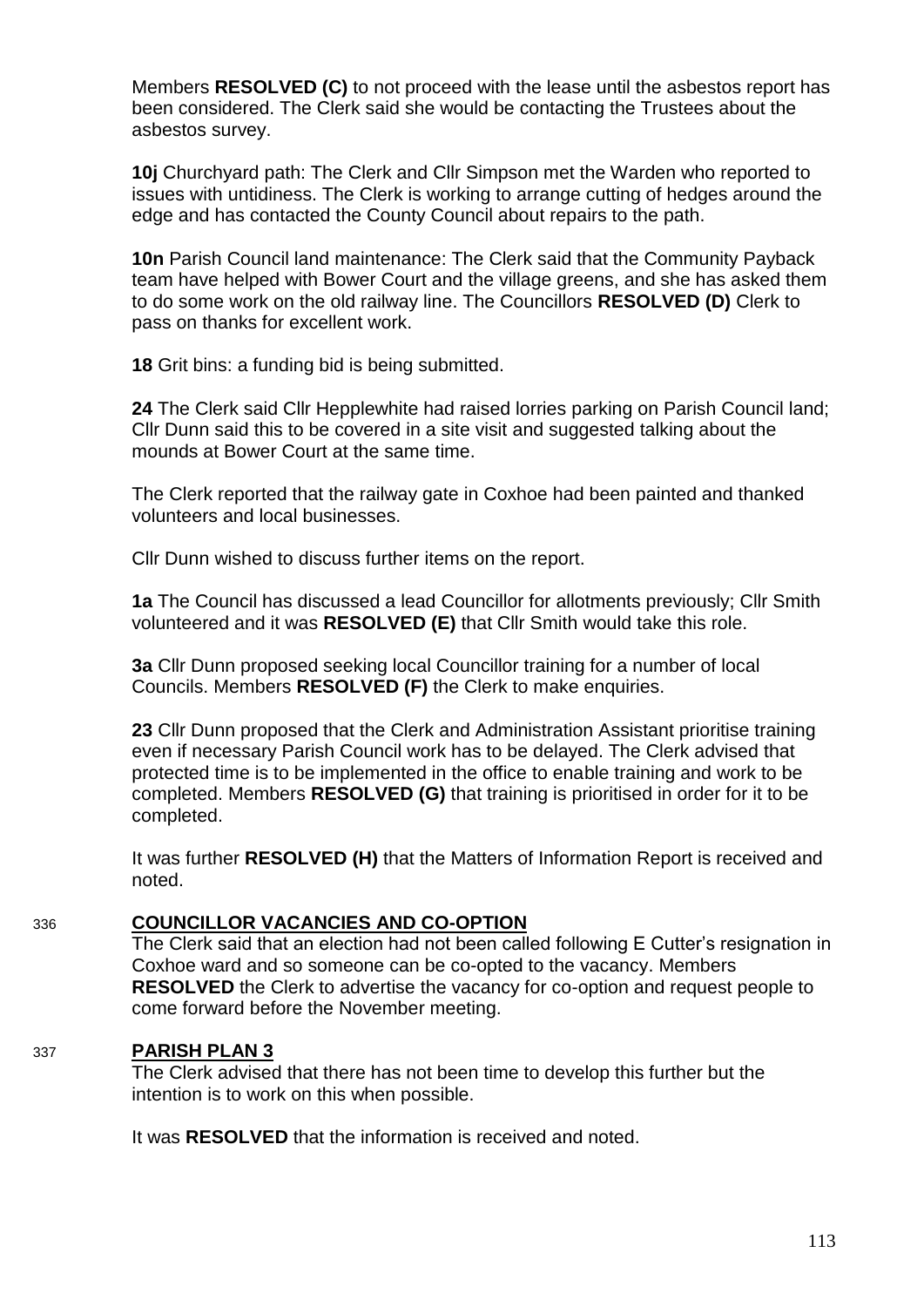# 338 **COMMITTEE MEMBERSHIP AND MEETING DATES**

A draft schedule of dates had been circulated with the agenda. Cllr Dunn suggested holding the Environment and Finance Committees on the 11<sup>th</sup> February. Members **RESOLVED (A)** to do this. The Clerk had discussed committee membership with Cllr Mills. **RESOLVED (B)** Cllr Mills will join the Finance Committee.

### 339 **COMMITTEE MINUTES AND TERMS OF REFERENCE**

The Youth Strategy Group items were discussed earlier in the meeting.

### 340 **GROUNDS MAINTENANCE CONTRACT**

The Clerk advised that the contract is to be renewed in April 2019 and it will be on the agenda for future meetings of the Environment Committee and the full Council.

It was **RESOLVED** that the information is received and noted.

### 341 **REVIEW OF ANNUAL ACTION PLAN**

Cllr Dunn read through the action plan and said he felt the Council was doing a lot of what had been planned. The Clerk asked members to consider what they see as priorities in order to see what could wait if necessary as there remains a lot to do, including getting the basic processes firmly in place and officers completing their training, in order to protect the Council, and explained the difficulties of getting work completed. Cllr Mills asked if the Council is under resourced and Cllr Dunn felt it is and that next year's budget would need to allow for sufficient resource for a reasonable work life balance for staff. The Clerk had identified priorities that she felt put the Council at greatest risk currently. Members **RESOLVED (A)** the priorities for Council officers are administration processes including IT infrastructure, budget, grounds maintenance contract, events currently planned, allotments. Cllr Mills suggested using Google drives; members **RESOLVED (B)** Clerk to meet with Cllr Mills to discuss. **RESOLVED (C)** Clerk to consider and report what realistic staff resource should be for the Council.

At 8.30pm the Chair requested members' agreement, as per Standing Order 3(v), to extend the meeting beyond the standard 2-hour period.

**RESOLVED (B)** that Standing Order 3(v) be invoked and the meeting continue.

# 342 **REPORT ON TRAINING ATTENDED**

The Clerk had circulated a brief report on the Regional Training Seminar and Clerks' Training that she had attended. Cllr Dunn said he had attended Chairs' Training.

It was **RESOLVED** that the information is received and noted.

# 343 **FINANCIAL MATTERS**

Finance Report, Bank Reconciliation and Payment Schedule

The Clerk had prepared a report and said the bank reconciliation will be completed for the next meeting. A bank statement was available for members to view. She reported the bank balance on 30 September 2018 was £68,264.56. The Clerk reported employee costs.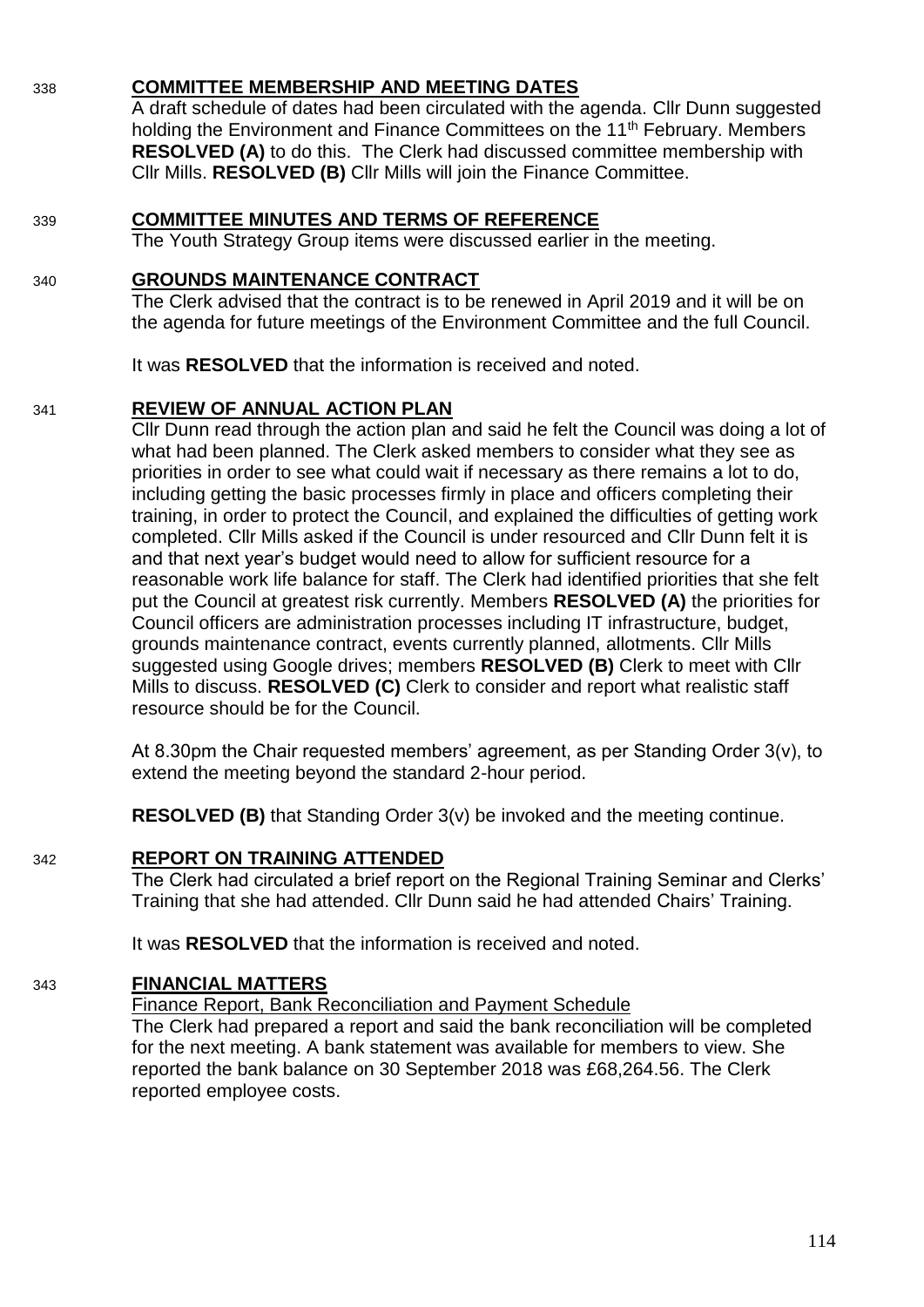The following payments were submitted for approval:

| N <sub>0</sub> | Date of        | <b>Date</b>    | Payee    | <b>Description</b> | Amount         |          |
|----------------|----------------|----------------|----------|--------------------|----------------|----------|
|                | <b>Invoice</b> | <b>Payment</b> |          |                    |                |          |
|                |                | Due            |          |                    |                |          |
|                | 29.08.18       | <b>Bank</b>    | Вy       | Altogether         | Grounds        | £1108.50 |
|                |                | Payment        | 28.09.18 | Greener            | Maintenance    |          |
|                |                |                |          |                    | Contract $& 2$ |          |
|                |                |                |          |                    | cricket pitch  |          |
|                |                |                |          |                    | cuts           |          |

September Additions to Schedule:

October Payments Due:

| N <sub>0</sub> | Date of        | <b>Method</b>  | <b>Date</b>    | Payee               | <b>Description</b>       | <b>Amount</b>                   |
|----------------|----------------|----------------|----------------|---------------------|--------------------------|---------------------------------|
|                | <b>Invoice</b> | <sub>of</sub>  | <b>Payment</b> |                     |                          |                                 |
|                |                | <b>Payment</b> | <b>Due</b>     |                     |                          |                                 |
| $\mathbf{1}$   | N/A            | <b>Bank</b>    | 30.09.18       | <b>Staff</b>        | Salaries                 | £3,694.27                       |
|                |                | Payment        |                |                     |                          |                                 |
| $\overline{2}$ | N/A            | Direct         | <b>By</b>      | <b>NEST</b>         | <b>Employer Pension</b>  | £53.96                          |
|                |                | debit          | 10.10.18       |                     | Contributions            | (Total<br>£118.72)              |
| 3              | N/A            | <b>Bank</b>    | N/A            | <b>HMRC</b>         | Employer's               | £661.26                         |
|                |                | Payment        |                |                     | Liabilities              |                                 |
| $\overline{4}$ | 12.09.18       | Direct         | On or after    | Vodafone            | 3 x mobile phones        | £71.49                          |
|                |                | debit          | 26.09.18       |                     |                          |                                 |
| 5              | 24.09.18       | Direct         | After          | <b>BT</b>           | Landline & internet      | £34.98                          |
|                |                | Debit          | 08.10.18       |                     |                          |                                 |
| 6              | 28.10.18       | Direct         | After          | Mastercopy          | Photocopier Usage        | £47.13                          |
|                |                | Debit          | 28.10.18       |                     |                          |                                 |
| $\overline{7}$ | 24.09.18       | <b>Bank</b>    | <b>By</b>      | Altogether          | Monthly grounds          | £1108.50                        |
|                |                | Payment        | 24.10.18       | Greener             | maintenance contract     |                                 |
|                |                |                |                |                     | & 2 cricket pitch cuts   |                                 |
| 8              | 07.09.18       | <b>Bank</b>    | N/A            | Thinford            | <b>Hanging Basket</b>    | £1350.00                        |
|                |                | Payment        |                | Nurseries           | watering                 |                                 |
| 9              | 11.09.18       | <b>Bank</b>    | N/A            | Coxhoe              | Solicitor costs for      | £90.00                          |
|                |                | Payment        |                | <b>Banner Group</b> | transfer of lease        |                                 |
| 10             | 24.09.18       | <b>Bank</b>    | 24.10.18       | Altogether          | Grounds maintenance      | £1108.50                        |
|                |                | Payment        |                | Greener             | & mowing of Cricket      |                                 |
|                |                |                |                |                     | Field                    |                                 |
| 11             | 23.09.18       | <b>Bank</b>    | N/A            | Employee 7          | <b>Avast Internet</b>    | £29.99                          |
|                |                | Payment        |                |                     | security                 |                                 |
| 12             | 27.09.18       | <b>Bank</b>    | N/A            | Employee 7          | <b>Edited Electoral</b>  | £20.00                          |
|                |                | Payment        |                |                     | Register                 |                                 |
| 13             | 30.09.18       | Direct         | 15.10.18       | <b>ITC</b> Service  | Security for 2 laptops   | $\overline{\text{\pounds}6.00}$ |
|                |                | Debit          |                | Ltd                 |                          |                                 |
| 14             | 13.09.18       | <b>Bank</b>    | N/A            | Employee 7          | <b>Allotment Barrier</b> | £7.00                           |
|                |                | Payment        |                |                     | Keys copied x2           |                                 |
| 15             | 20.10.18       | <b>Bank</b>    | 31.11.18       | <b>RBS</b>          | Alpha software           | £142.80                         |
|                |                | Payment        |                |                     | annual renewal           |                                 |

Please note prices are gross, where VAT applies.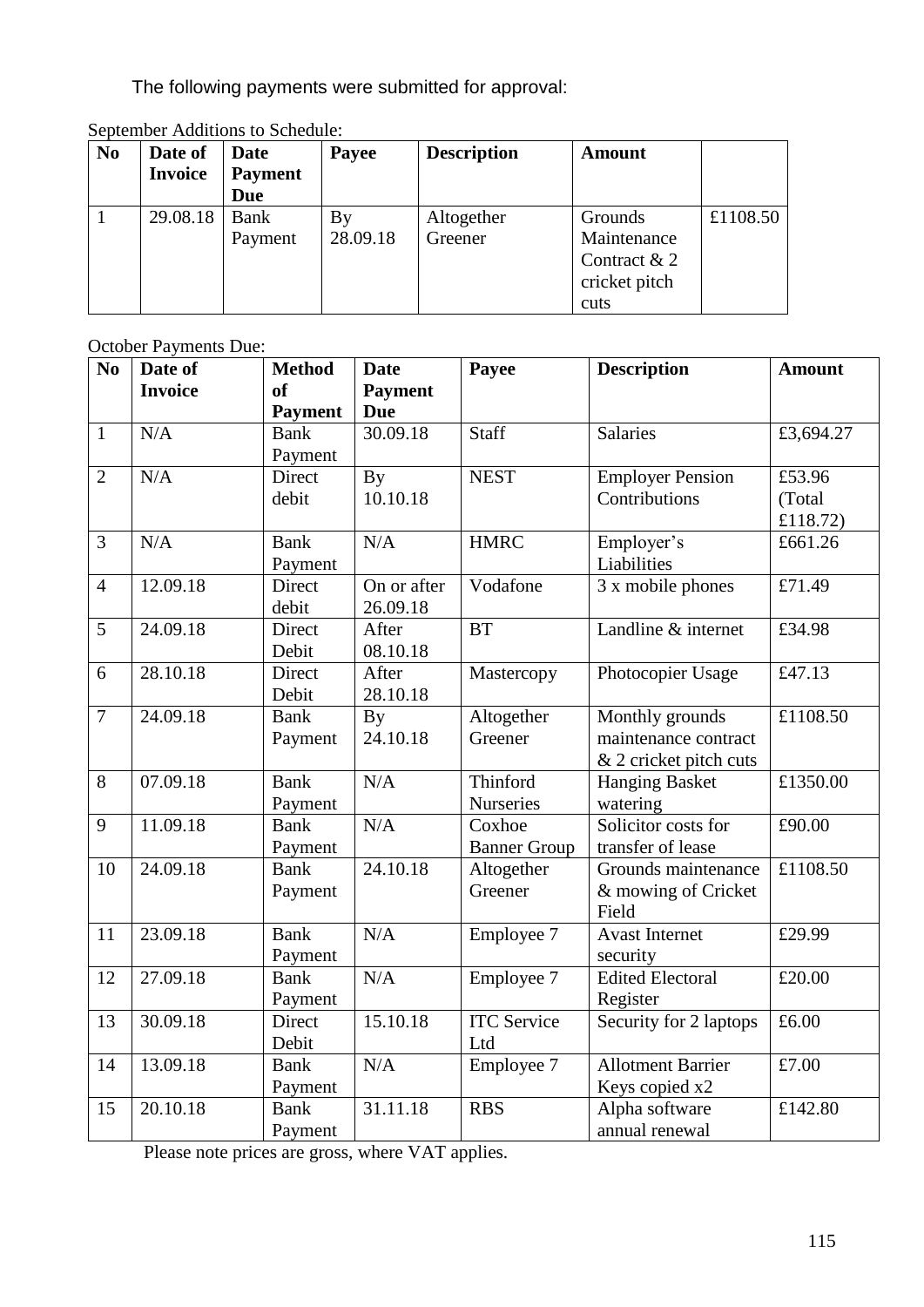| N <sub>0</sub> | Date of        | <b>Method of</b>       | Date                                  | O<br>Payee                       | <b>Description</b>                                         | <b>Amount</b> |
|----------------|----------------|------------------------|---------------------------------------|----------------------------------|------------------------------------------------------------|---------------|
|                | <b>Invoice</b> | <b>Payment</b>         | <b>Payment</b><br><b>Due</b>          |                                  |                                                            |               |
| $\mathbf{1}$   | 03.09.18       | <b>Bank</b><br>Payment | N/A                                   | Employee 15                      | Refreshments<br>Merchant<br>Navy Day                       | £7.62         |
| $\overline{2}$ | 14.09.18       | <b>Bank</b><br>Payment | N/A                                   | Employee 7                       | Paint for gate<br>from B&O                                 | £38.00        |
| 3              | 14.09.18       | Bank<br>Payment        | N/A                                   | Employee 7                       | Refreshments<br>for volunteers                             | £3.94         |
| $\overline{4}$ | 14.09.18       | <b>Bank</b><br>Payment | N/A                                   | Employee 7                       | Hire of<br>generator from<br>Lord Hire<br>Centre           | £30.00        |
| 5              | 13.09.18       | <b>Bank</b><br>Payment | N/A                                   | <b>Coxhoe Timber</b><br>services | Materials to<br>restore<br>Railway<br><b>Crossing Gate</b> | £82.95        |
| 6              | 17.09.18       | <b>Bank</b><br>Payment | 17.10.18                              | <b>Phase Electricals</b>         | Re-terminate<br>damaged lead<br>on belt sander             | £45.00        |
| $\overline{7}$ | 28.09.18       | <b>Bank</b><br>Payment | <b>Before</b><br>release of<br>report | <b>Environtec Ltd</b>            | Asbestos<br><b>Survey Cricket</b><br>Pavilion &<br>Garage  | £270.00       |
| 8              | 19.09.18       | <b>Bank</b><br>Payment | Same day                              | <b>UK Wristbands</b><br>Ltd      | Wristbands for<br>fireworks<br>display                     | £128.99       |

Payments made and brought to meeting for noting:

**RESOLVED (A)** that the Finance Report and the above payments be received and approved.

Members **RESOLVED (B)** the Clerk is authorised to purchase Charles Arnold-Baker Local Council Administration Book (11<sup>th</sup> Edition) for £103.99.

Members **RESOLVED (C)** the Clerk to purchase for £147.00 + VAT on the wildflower seeds which the Contractor will spread, having already prepared the land with weed killer. The Clerk reported the grounds maintenance contractor advises that after the first year the wildflower meadow is likely to need cutting and reseeding and that Bower Court area may be difficult as the County Council sprays kerbs to kill off weeds. Cllr Smith asked about Quarrington Hill; Cllr Dunn advised that advice had been that the green was not suitable. Cllr Dunn said he and Cllr McKeon are in talks about trees for areas of Quarrington Hill and need to talk to residents. Cllr Mills said there is no street sign to Neil Crescent.

**RESOLVED (D)** the Finance report is received and noted.

### Budget

The Clerk said she is still working on the budget using the Council's software and expressed concern about the potential for excess expenditure. Members **RESOLVED (E)** the budget to be brought to the Finance Committee meeting.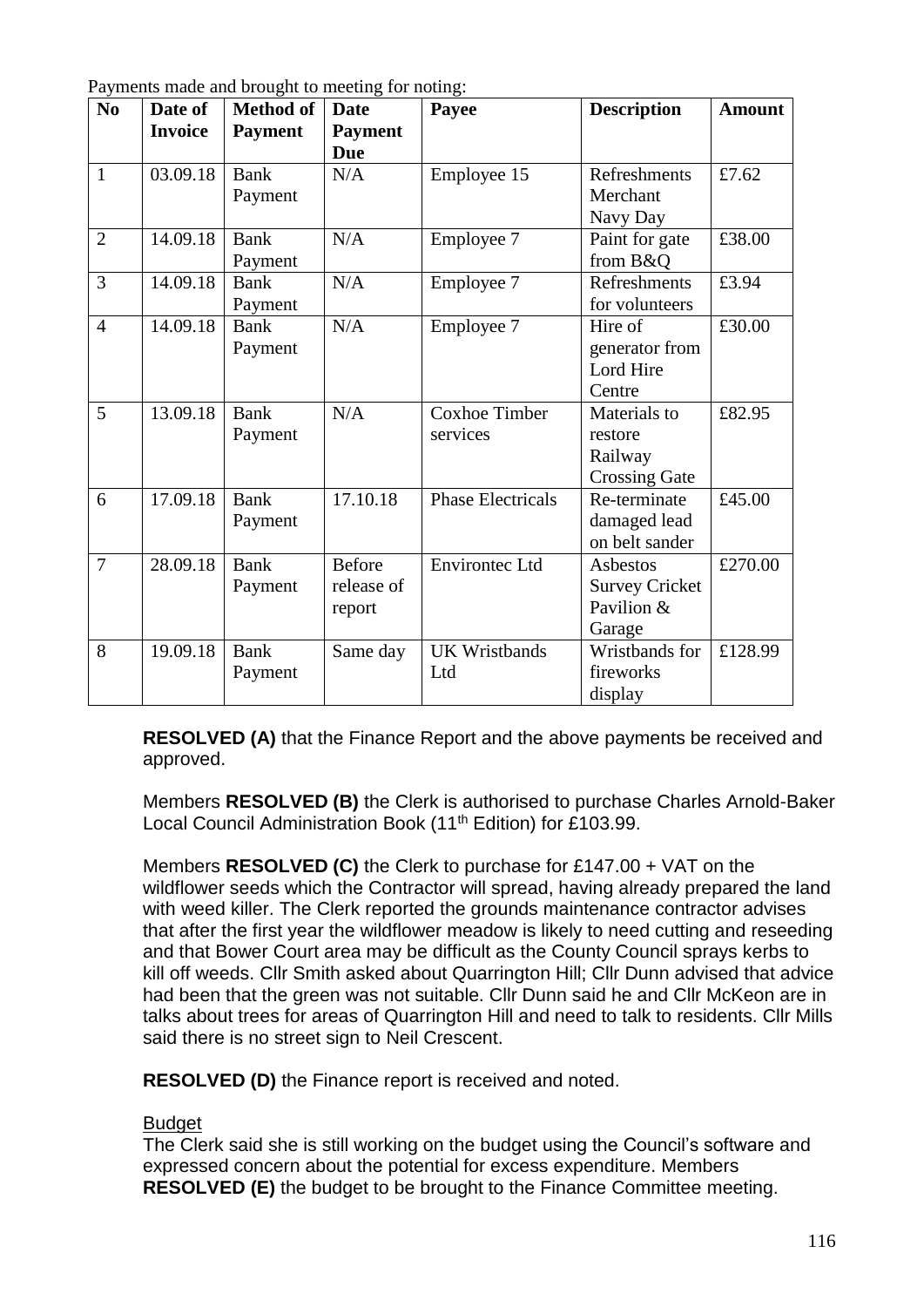### Review of Financial Regulations

The Clerk had prepared a report which advised that Unity Trust Bank is updating its systems so that signatories, banking access and changing personal details is all done online rather than on paper forms. Members **RESOLVED (F)** to note and minute the information and to amend Financial Regulations at the time of the next review. Members **RESOLVED (G)** for the Administration Assistant to become an administrator for bank payments and for the Financial Regulations to be amended at the time of their next review. The Clerk advised that Councillors should always understand the nature of any payments they are approving. Cllr Dunn said he should also be able to set up payments, to be authorised by other Councillors not himself, in the case of officers being unavailable; **RESOLVED (H)** Clerk to check this is still the situation.

# 344 **PLANNING & CORRESPONDENCE REPORTS**

### **Planning Requests**

|              | <b>Application</b><br><b>Number</b> | <b>Applicant</b>            | Location                                                                           | Proposal                                             | <b>Electoral</b><br><b>Ward and</b><br>Parish | <b>Case Officer</b><br>and Expected<br><b>Decision</b><br><b>Level</b> |
|--------------|-------------------------------------|-----------------------------|------------------------------------------------------------------------------------|------------------------------------------------------|-----------------------------------------------|------------------------------------------------------------------------|
| $\mathbf{1}$ | DM/18/02732/WAS                     | Durham<br>County<br>Council | Joint<br><b>Stocks</b><br>Waste<br>Disposal<br>Site<br>Coxhoe<br>Durham<br>DH6 4HH | Change of use to Coxhoe<br>green waste<br>composting | Coxhoe                                        | <b>Chris Shields</b><br><b>Committee</b>                               |

Cllr Dunn explained the above request and said he had asked many questions and not felt able to object as it seemed his concerns had been mitigated against. Members discussed vehicle movements and flies and rats. **RESOLVED (A)** the Parish Council has no comment to make on the planning matter.

### **Approved Decisions**

None.

# **RESOLVED (B)** the Parish Council notes the information.

#### **Correspondence Received**

|    | Date            | <b>Received</b>            | <b>Summary</b>                                                                     | <b>Action</b>               |
|----|-----------------|----------------------------|------------------------------------------------------------------------------------|-----------------------------|
|    | <b>Received</b> | From                       |                                                                                    |                             |
| Ι1 | 31.08.18        | <b>Cllr McKeon</b>         | <b>PACT Meeting Dates</b>                                                          | Forwarded to Cllrs 04.09.18 |
|    | $ 2 $ 13.09.18  | <b>Breedon</b><br>Northern | Raisby Quarry Liaison Committee Forwarded to Cllrs 17.09.18<br>Meeting             |                             |
| 13 | 27.09.18        | <b>Breedon</b><br>Northern | Raisby Quarry Liaison Committee Forwarded to Cllrs 27.09.18<br><b>Meeting Date</b> |                             |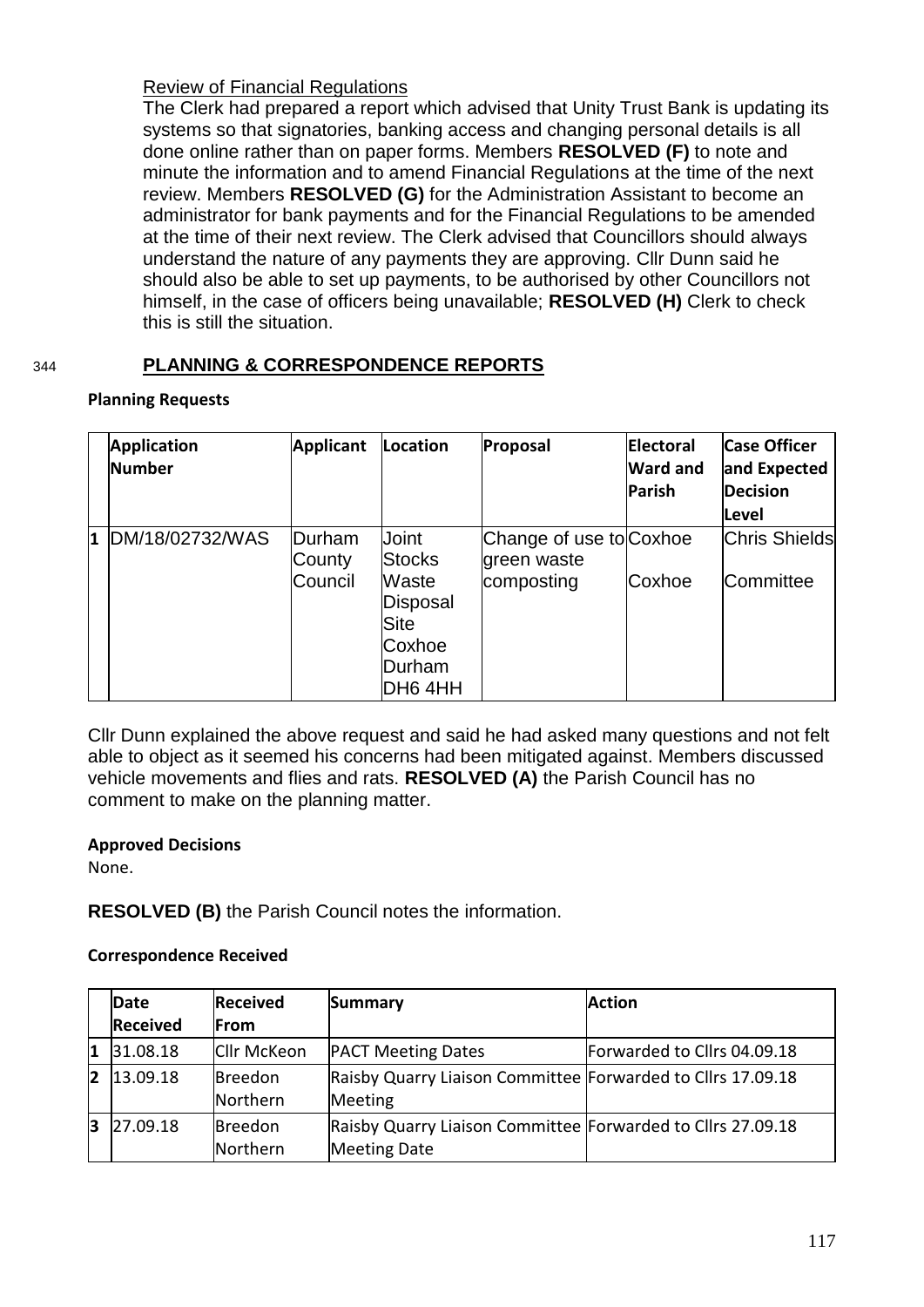| 4 24.09.18 | IDCC. | Consultation on proposed    | Forwarded to Cllrs 24 .09.18 |
|------------|-------|-----------------------------|------------------------------|
|            |       | removal of street lights at |                              |
|            |       | Meadow Close South footpath |                              |

Members **RESOLVED (C)** the correspondence is received and noted.

#### **Bulletins received**

|                         | Date<br><b>Received</b> | <b>Received From</b> | <b>Summary</b>                                    | <b>Action</b>                       |
|-------------------------|-------------------------|----------------------|---------------------------------------------------|-------------------------------------|
| $\overline{\mathbf{1}}$ | 03.09.18                | <b>ICDALC</b>        | ICEO Bulletin                                     | Forwarded to Cllrs 06.09.18         |
| $\overline{\mathbf{2}}$ | 05.09.18                | <b>CDALC</b>         | Newsletter                                        | Forwarded to Cllrs 06.09.18         |
| 3                       | 18.09.18                | <b>CDALC</b>         | Press Release & Film Bulletin                     | Forwarded to Cllrs 18.09.18         |
| 4                       | 11.09.18                | <b>CDALC</b>         | Harvey v Ledbury Case                             | Forwarded to Cllrs 18.09.18         |
| 5                       | 24.09.18                | <b>CDALC</b>         | Low cost PCs & Laptops to<br>registered charities | <b>Forwarded to Cllrs 24 .09.18</b> |
| 6                       | 20.09.18                | <b>CDALC</b>         | AGM                                               | Forwarded to Cllrs 24 .09.18        |
| 7                       | 24.09.18                | East Durham<br>AAP   | Durham World Heritage<br>Centre                   | Forwarded to Cllrs 24 .09.18        |
| 8                       | 29.08.18                | <b>CDALC</b>         | <b>Training and Seminars</b>                      | Forwarded to Cllrs 06.09.18         |
| 9                       | 10.09.18                | <b>NALC</b>          | <b>CEO Bulletin</b>                               | Forwarded to Cllrs 18.09.18         |
| 10                      | 13.09.18                | <b>NALC</b>          | Newsletter                                        | Forwarded to Cllrs 17.09.18         |
| 11                      | 19.09.18                | <b>NALC</b>          | Newsletter                                        | Forwarded to Cllrs 24.09.18         |
|                         | 12 25.09.18             | <b>NALC</b>          | <b>Newsletter</b>                                 | Forwarded to Cllrs 27.09.18         |
|                         | 13 25.09.18             | <b>AAP</b>           | <b>AAP Board Partnership</b><br>Meeting           | Forwarded to Cllrs 27.09.18         |

**RESOLVED (D)** the information is received and noted.

# 345 **AGREEMENT OF POLICIES AND RISK ASSESSMENTS**

### Volunteer Policy

A policy remains in development but not yet ready for circulation; members **RESOLVED**  this is deferred to the next meeting.

# 346 **EVENTS**

# WW1 Commemorations: Battle's Over

The Administration Assistant advised a speaker is needed for Quarrington Hill and Cllr McKeon offered to help; Safety Advisory Group work has been submitted and licences applied for. A meeting with the quarry is taking place. Covers for PA systems to be purchased. 100 crosses are to be purchased.

### Suffragette Event

Cllr Dunn said the Suffragette Event been outstanding.

Fireworks

The Administration Assistant explained what will be at the event and said the owner of the rides has asked to pay by giving 10% of gross takings; this was **RESOLVED (A)** by members. Cllr Smith will help with Quarrington Hill Community Centre wristband sessions. Members **RESOLVED (B)** officers and the Chair are authorised to purchase an appropriate amount of merchandise for selling, approximately 144 each of wands and deelyboppers and up to 500 glow sticks. The Administration Assistant said Active Life said they had not got spare staff capacity or space and suggested extra toilets were